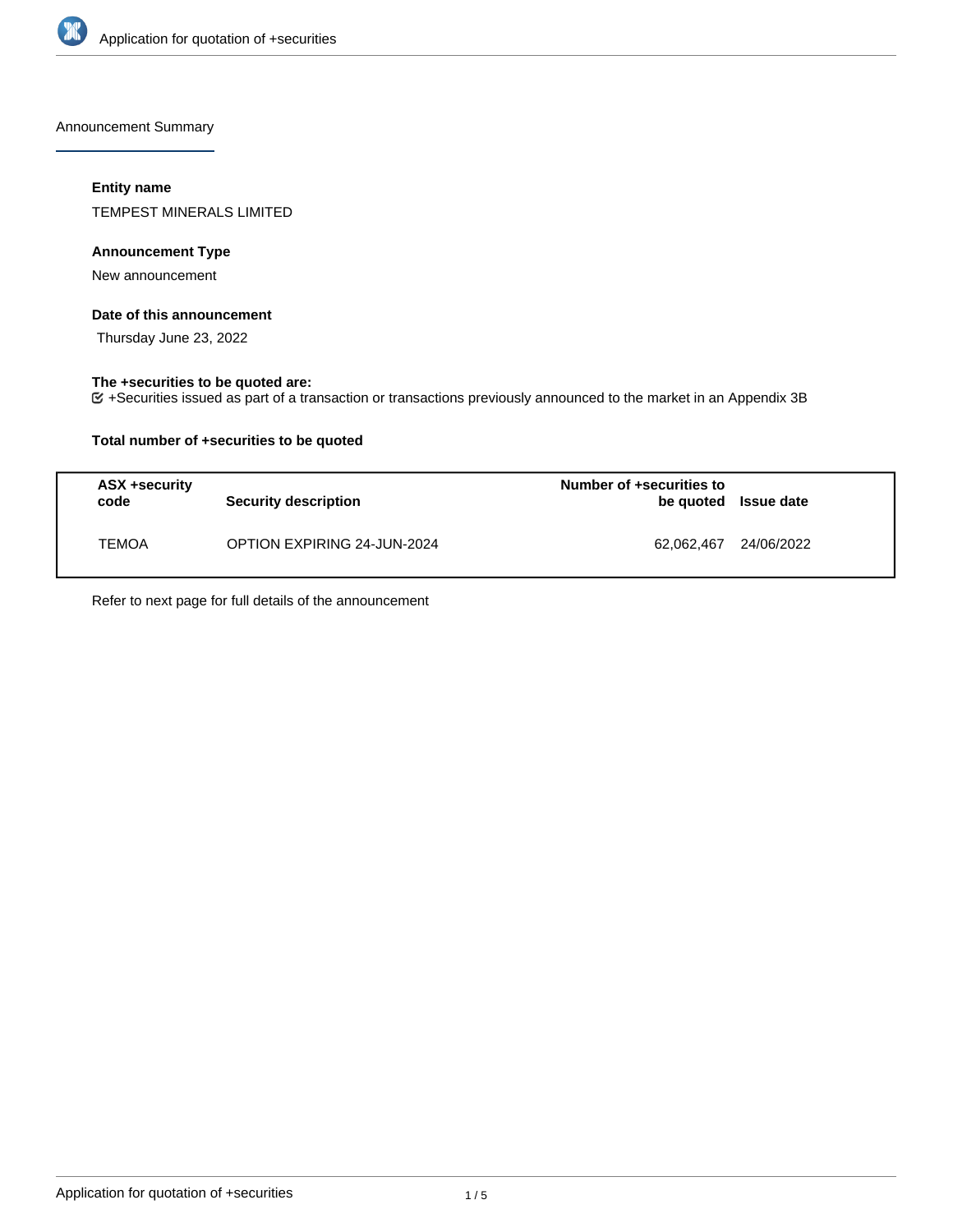

Part 1 - Entity and announcement details

## **1.1 Name of entity**

TEMPEST MINERALS LIMITED

We (the entity named above) apply for +quotation of the following +securities and agree to the matters set out in Appendix 2A of the ASX Listing Rules.

**1.2 Registered number type** ACN

**Registration number** 612008358

**1.3 ASX issuer code**

TEM

**1.4 The announcement is**

New announcement

### **1.5 Date of this announcement**

23/6/2022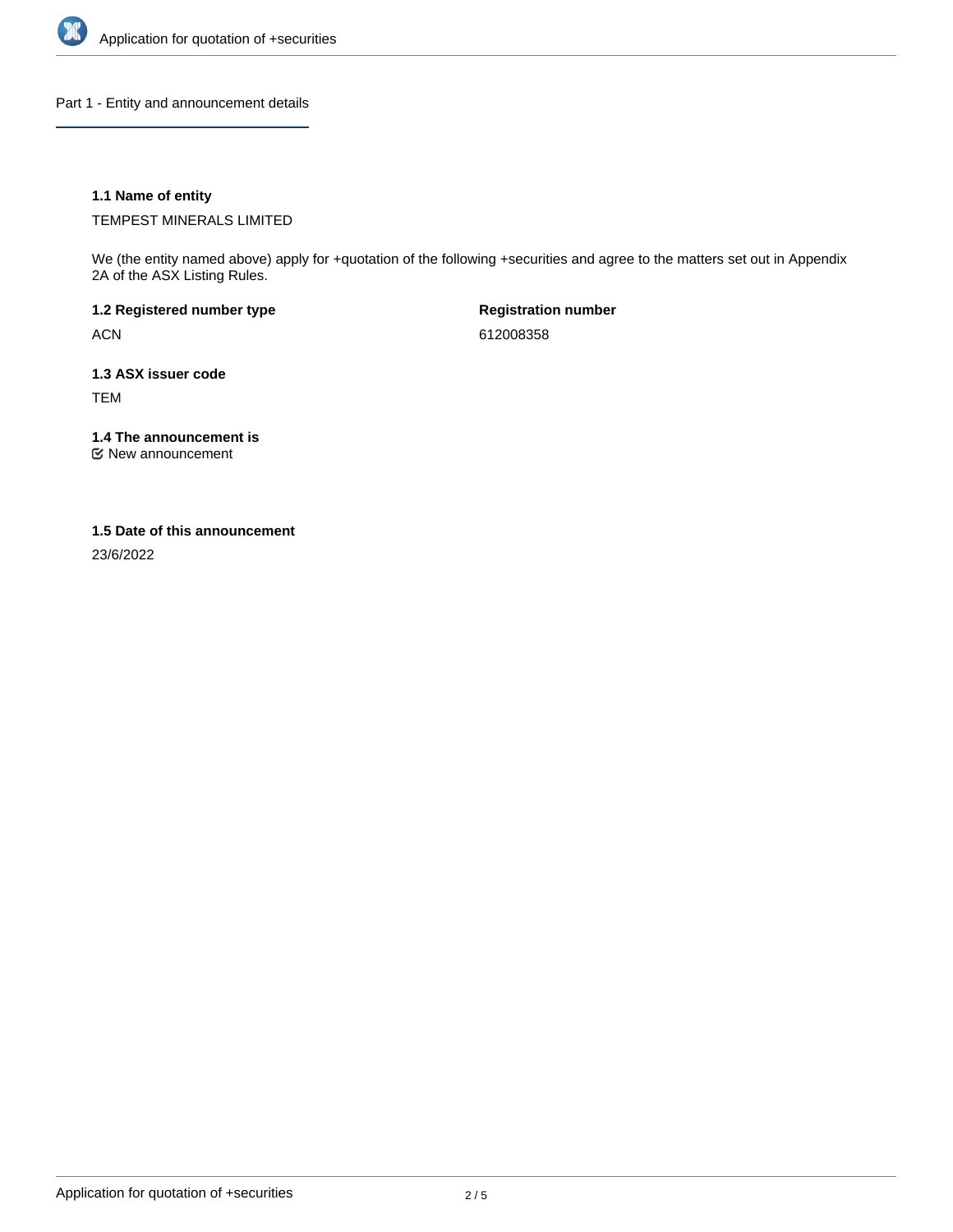

# Part 2 - Type of Issue

## **2.1 The +securities to be quoted are:**

+Securities issued as part of a transaction or transactions previously announced to the market in an Appendix 3B

### **Previous Appendix 3B details:**

| <b>Announcement Date and</b><br>Time | <b>Announcement Title</b>                   | Selected Appendix 3B to submit quotation<br>reauest |  |
|--------------------------------------|---------------------------------------------|-----------------------------------------------------|--|
| 19-Apr-2022 08:46                    | New - Proposed issue of securities -<br>тем | A placement or other type of issue                  |  |

**2.3a.2 Are there any further issues of +securities yet to take place to complete the transaction(s) referred to in the Appendix 3B?** No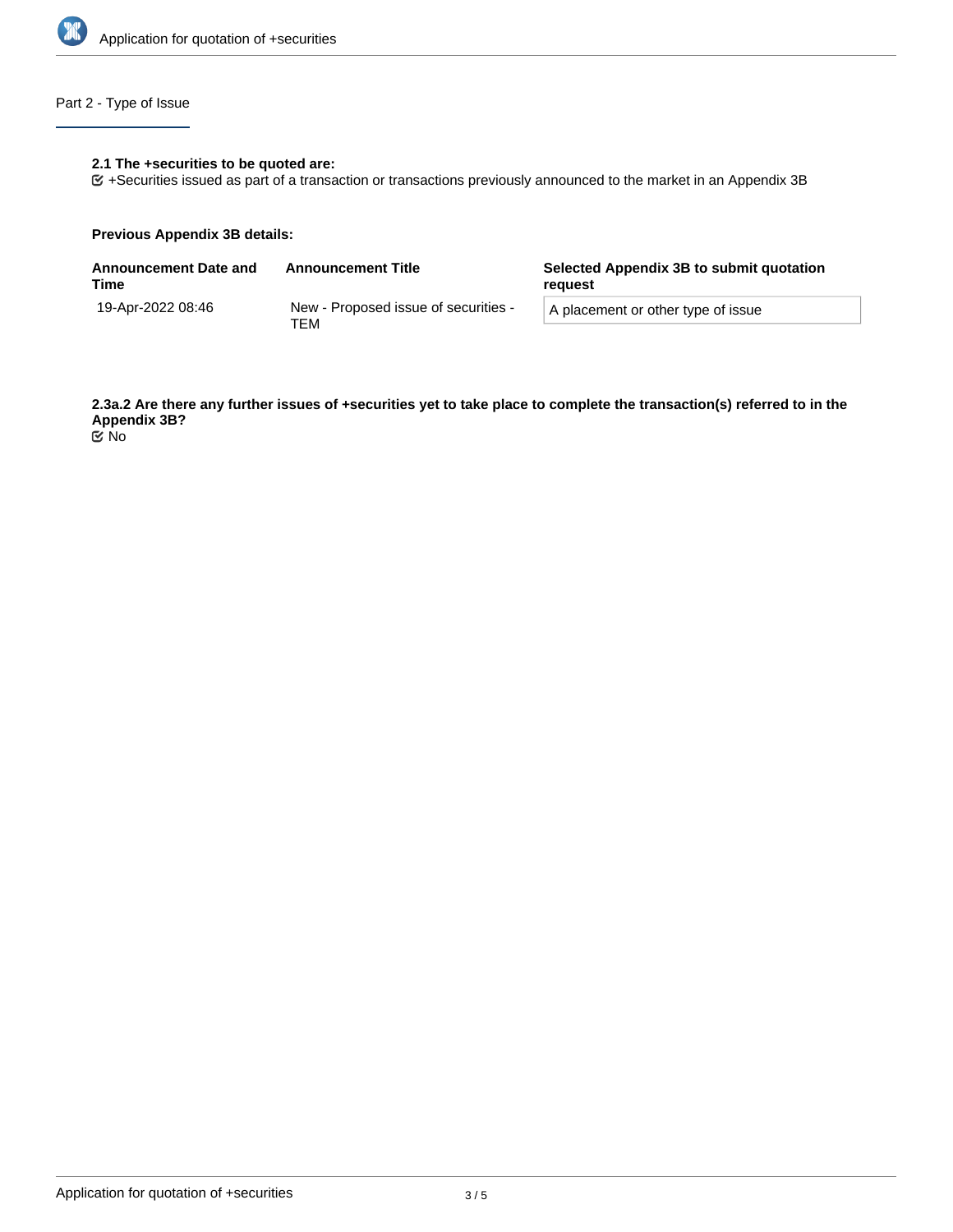

Part 3A - number and type of +securities to be quoted where issue has previously been notified to ASX in an Appendix 3B

### Placement Details

# **ASX +security code and description**

TEMOA : OPTION EXPIRING 24-JUN-2024

### **Issue date**

24/6/2022

Issue details

#### **Number of +securities to be quoted**

62,062,467

#### **Are the +securities being issued for a cash consideration?**

No

## **Please describe the consideration being provided for the +securities**

Free attaching options to Placement as announced in April 2022 and options issued to PAC Partners for acting as Lead manager to the Placement.

### **Please provide an estimate (in AUD) of the value of the consideration being provided per +security for the +securities to be quoted**

0.000000

# **Any other information the entity wishes to provide about the +securities to be quoted**